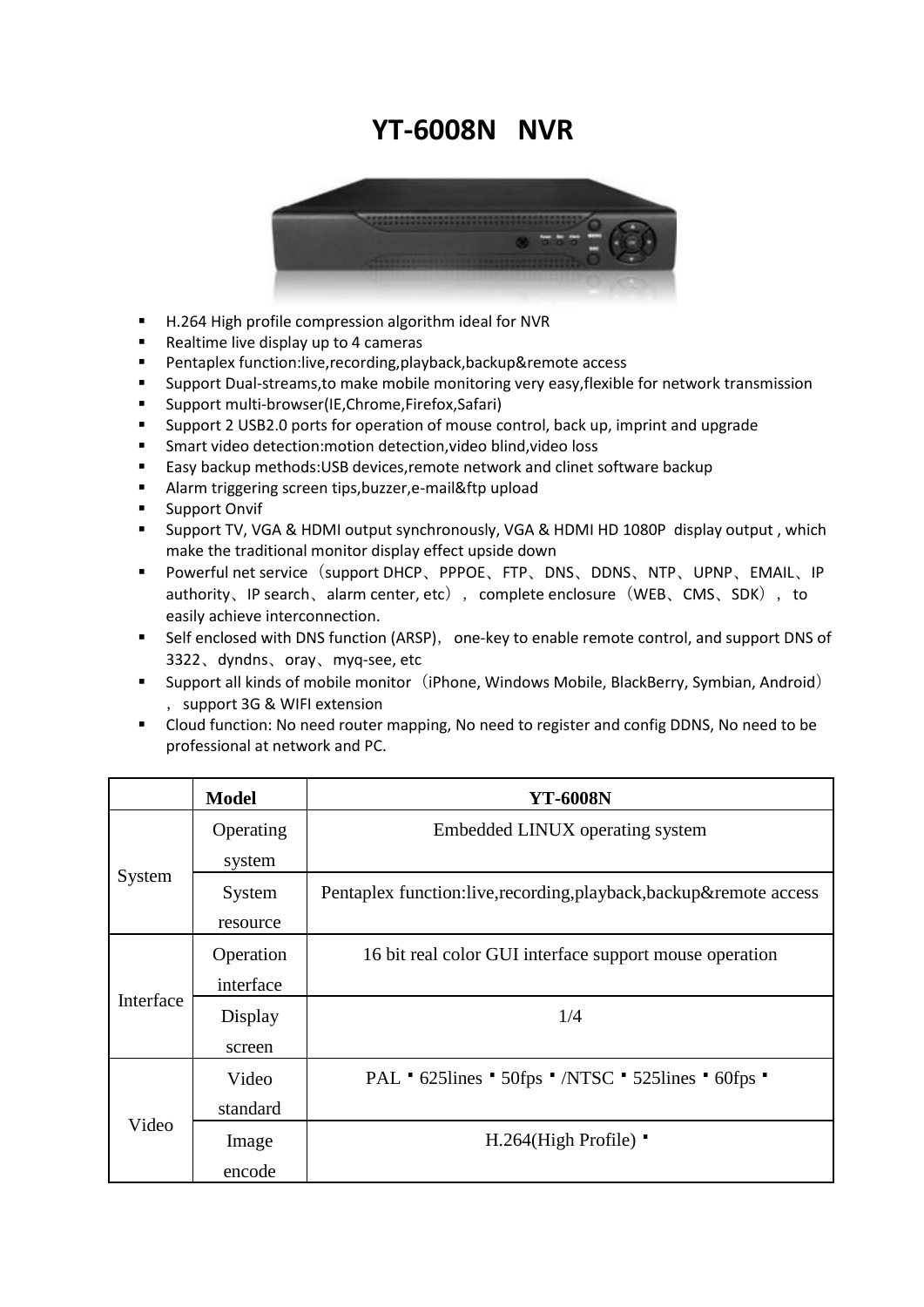|           | Monitor       | Monitor ' D1 ' VGA ' High definition ' HDMI ' High                 |
|-----------|---------------|--------------------------------------------------------------------|
|           | quality       | definition(Max 1920*1080)                                          |
|           | Playback      | 1080P/720P/960H/D1/HD1/CIF/QCIF                                    |
|           | quality       |                                                                    |
|           |               |                                                                    |
|           | Video         | 8*1080P/8*720P/16*D1                                               |
|           | input/IP)     |                                                                    |
|           | Motion        | Each channel can set 192 · 16*12 · detection area · can set multi- |
|           | detection     | level of flexibility (for local analog channel only)               |
| Audio     | Audio         | G711A                                                              |
|           | compression   |                                                                    |
|           | Bidirectional | support                                                            |
|           | talk          |                                                                    |
| Record    | Record        | manual>alarm>motion detection>timing                               |
| and       | mode          |                                                                    |
| playback  | Video         | time date event channel search                                     |
|           | search        |                                                                    |
|           | Space         | Video CIF 4~5G/day*channel D1 16~20G/day*channel 960H              |
|           | occupation    | 24-30G/day*chanel 720P 40-50G/day*channel 1080P 80-                |
|           |               | 100G/day*channel                                                   |
| Storage   |               | audio * 691.2M/day*channel                                         |
| and back  | Video         | Local HDD ' Network                                                |
| up        | storage       |                                                                    |
|           | Back up       | Network backup * USB portable HDD * USB imprint * support          |
|           | mode          | build-in DVD-RW (optional) inside for imprint                      |
| Interface | Video         | N/A                                                                |
|           | input(BNC)    |                                                                    |
|           | Video         | 2ch BNC · 1ch VGA · 1ch HDMI                                       |
|           | output        |                                                                    |
|           | Audio input   | 1ch RCA                                                            |
|           | Audio         | 1ch RCA                                                            |
|           | output        |                                                                    |
|           | Alarm input   | N/A                                                                |
|           | Alarm         | N/A                                                                |
|           | output        |                                                                    |